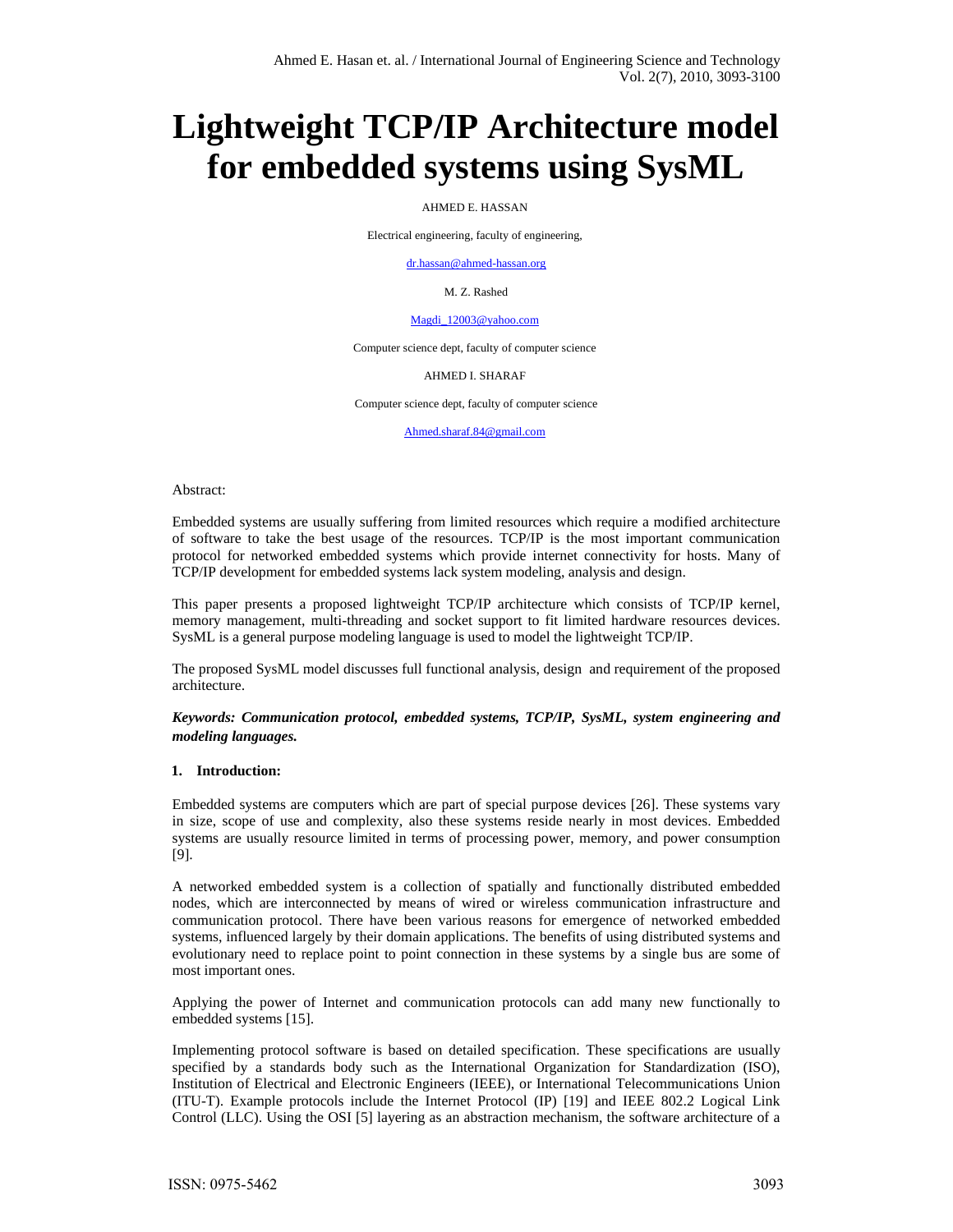complex communications protocol can be partitioned into higher and lower layers. For some functions, the higher and lower layers may be other protocols. For example, a device driver may be a lower layer function, while an application may be a higher layer implementation. The analysis and design of that communication protocol is hidden in implementation.

With the success of the Internet, the TCP/IP [18] protocol suite has become a global standard for communication. TCP/IP is the underlying protocol used for web page transfers, e-mail transmissions, file transfers, and peer to-peer networking over the Internet. TCP/IP Inherits its nature as both a sophisticated software and a communication protocol that make it difficult to fit embedded systems. There is no previous implementation of TCP/IP which follows the software life cycle.

TCP/IP modeling requires requirement analysis, design, test and verification phases. Embedded systems don't depend on operating systems in many cases, therefore TCP/IP could be modeled as separate module.

This separate could module handles internal memory management, multi-threading, socket support and time management. Modeling these components requires a general purpose modeling language that can fit embedded systems such as systems modeling language (SysML) [7] and [16]. Authors of that work propose a TCP/IP model requirement, design and analysis using SysML.

The Unified Modeling Language (UML) [27] is an object oriented modeling language, which cannot fit all phases of the proposed TCP/IP model. SysML can be used for specifying, analyzing, designing and verifying systems that may include hardware, software, information, personnel, procedures and facilities. This modeling language could be integrated with any other engineering analysis model through a graphical and semantic foundation for modeling system requirement, behavior, structure and parametric. SysML has the following advantages versus UML [17]:

- 1. SysML's semantics are more flexible and expressive. SysML reduces UML's software-centric restrictions and adds two new diagram types, requirement and parametric diagrams.
- 2. SysML is a smaller language that is easier to learn and apply. Since SysML removes many of UML's software-centric constructs, the overall language is smaller as measured both in diagram types and total constructs

Authors of that work proposed a lightweight TCP/IP architecture and its model using SysML. It has proved itself as a lead modeling language, Robert Karban et all used SysML in model based system engineering in Telescope modeling [23].

# **2. Related Work:**

Communication protocol design process is a special type of software design processes which requires a fast runtime execution and a flexible modeling technique [25]. The methodologies used for the development of protocols can be grouped in three categories [13] :

- (1) The procedural approach which is defined as applying the structured design methodology and using C programming language for protocol development. Even though this approach results in efficient implementation, the maintenance and reusability are rather poor.
- (2) The second category is defined as using a formal description technique to create the protocol's specifications. The formal description is then translated into program code. SDL [11], Estell[10] and Lotos[14] are examples of specifications used , with SDL being the most widely adopted. There is no reusability due to the missed design phase.
- (3) The last category which is continuously gaining ground is defined as using methodologies that are based on the object oriented (OO) paradigm. The object oriented approach results in implementation that exhibit increased modularity, flexibility, extensibility and reusability. Danny Patel et all [6] used this approach to represent an OO TCP/IP for RTLinux[8].

But using this technique could add a middleware layer which will reduce the memory space and slow down the system especially in limited memory software where memory is in bytes or a few KBs.

Adams Dunkels presented two proposal based on the first approach which are called UIP [2] and IwIP[1] . His proposals are based on redesigning TCP/IP as lightweight separate software that is targeting tiny 8 bit microcontrollers [3]. But there are three weak points in Dunkels's approach.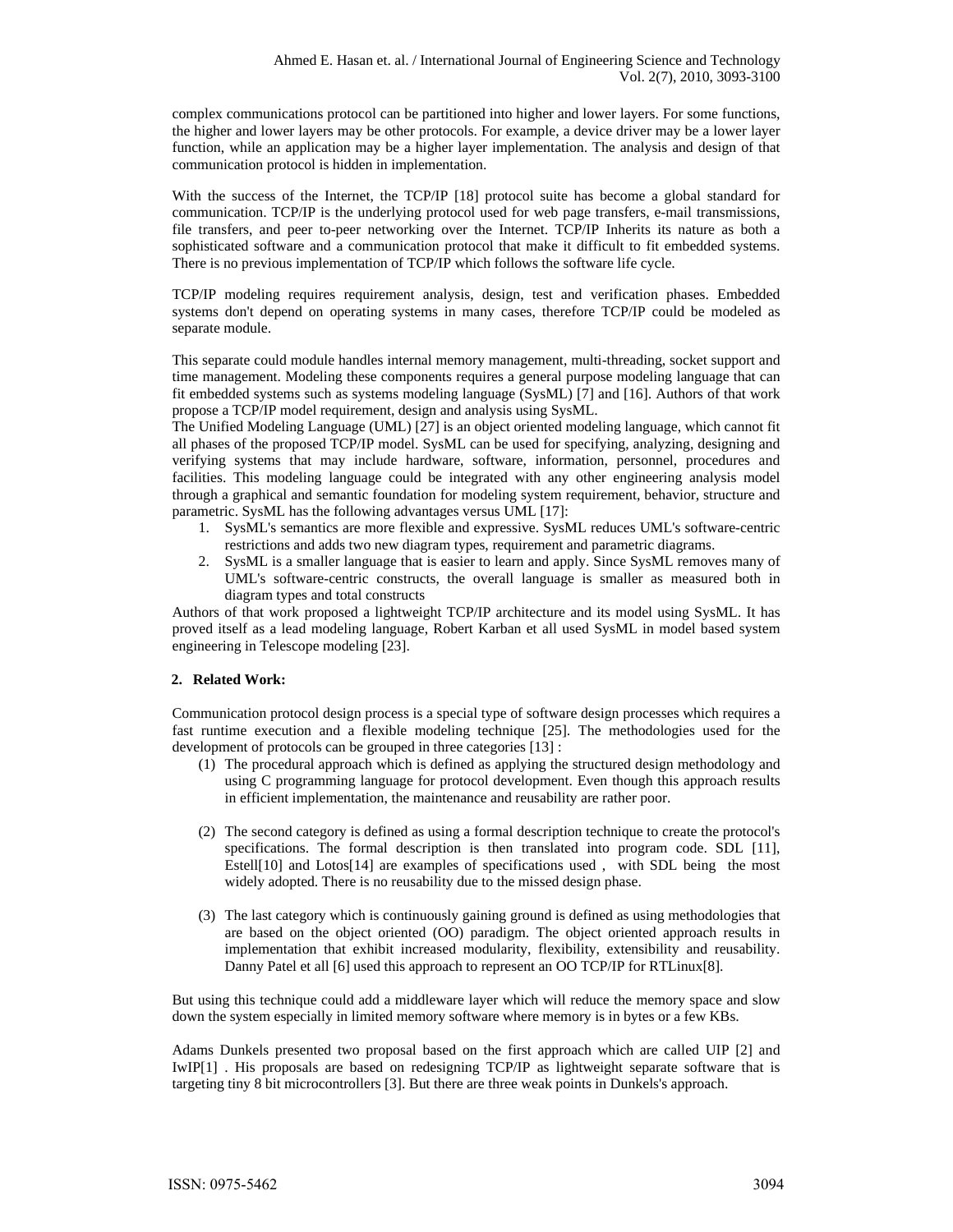First, there is no software model. Since communication protocols are complex software, modeling is necessary process. Software modeling and analysis can improve system maintenance, flexibility, extensibility and ease of system understanding.

Second, both UIP and IwIP are targeting tiny embedded systems that make it difficult to use this approach for anther microcontroller architecture. Lastly, there is no modularity which makes it hard to customize the functionality of system.

Authors of that work using a hybrid technique which is based on the first development approach and SysML as modeling language. The proposed model inherits efficient implementation, system flexibility, extensibility and system understanding. The proposed lightweight TCP/IP model uses SysML for modeling, analysis and design.

# **3. Proposed model:**

This section contains model architecture section and requirement diagram section. The model architecture represents the proposed architecture model and its components. The requirement diagram represents a visual representation of system requirement.

# **3.1. Model architecture**

The proposed lightweight architecture is a layered model as shown in Figure 1. This architecture is

designed to be a generic that is not depending on a specific operating system or specific platform. The proposed architecture consists of mainly 7, the focus of that paper is on TCP/IP core layer. The proposed layers are briefly explained as follows:

*Hardware layer :* 

This layer handles the hardware details of the model, its machine dependent layer.

*Abstract datatypes :* 

This layer handle the different representation of datatypes, it is also machine dependent layer.

*System configuration :* 

This layer handles the system global variables and system constants.

*TCP/IP core :* 

This layer is core of the system, it handles the lightweight TCP/IP (kernel), time management, multi-threading and memory management. This layer will be most important layer in the model.

*Socket Layer :* 

This layer handles the socket support and how the systems deals with socket

*Protocol process :* 

This layer handles the communication protocols as software processes. This layer is high configurable layer.

*User application:* 

This layer handles the application which will depend on the communication protocol infrastructure. The details of the proposed architecture will be discussed in more details in the next section.

The primary step of the proposed model is to determine the requirement of the architecture based on embedded systems environment and limitations.

The proposed model requirement diagrams [24] is shown in Figure 2, which describes the requirement of the model in visualized diagram instead of text based requirement.

# **3.2. Requirement diagram:**

The system requirements are classified into three categories:

- System requirement
- User requirement
- Developer requirement.

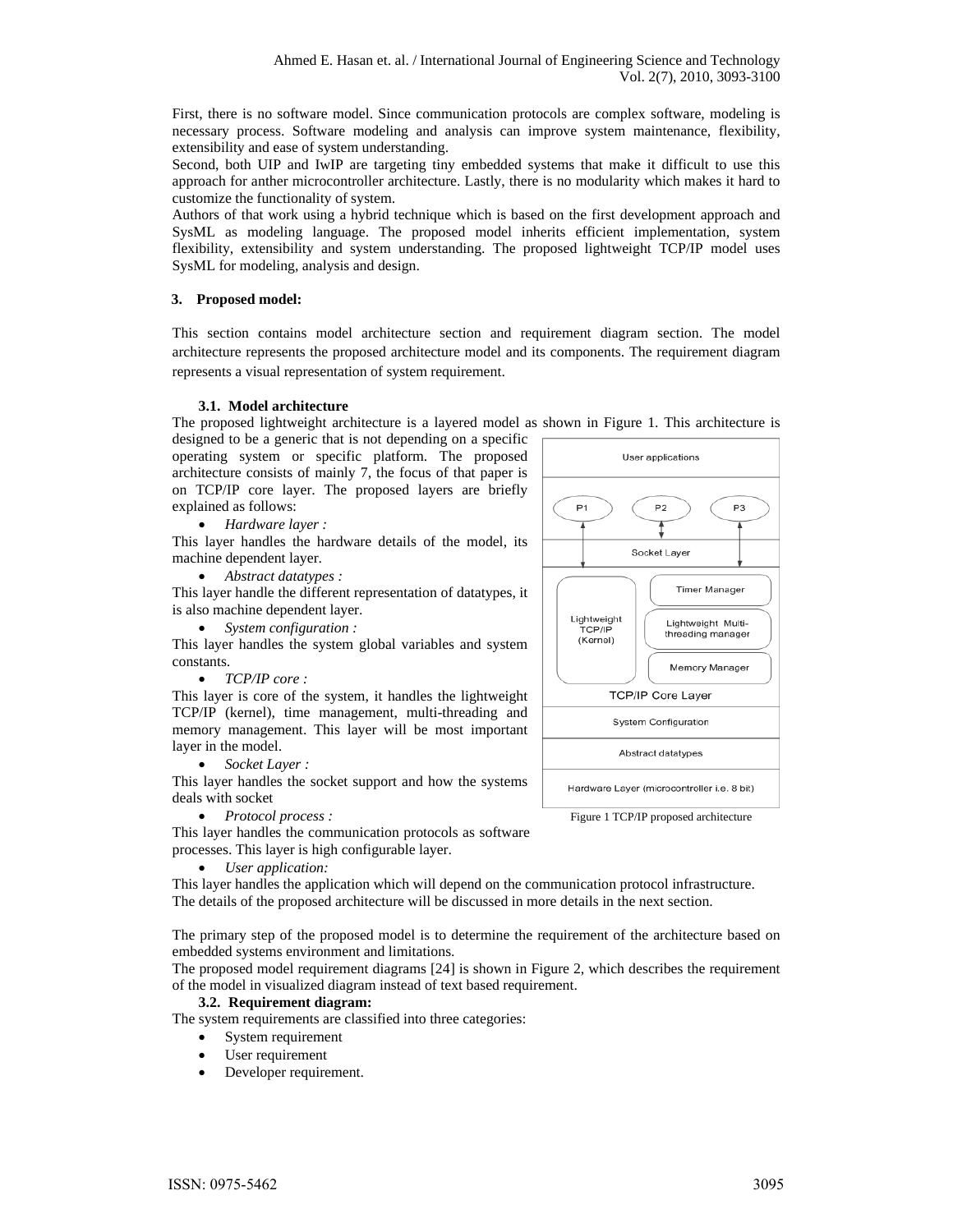

The proposed system requirement is classified into two categories both hardware and software

Figure 2 Requirement diagram of the proposed model

requirements. The hardware requirement specifies the embedded systems hardware features such as 8 bit microprocessor, 100 KB of memory or less and the type of the operating system whatever real time operating system (RTOS) or no operating system at all. The software requirement which the proposed model will contains such as Abstract datatypes, time management, lightweight socket support, memory management, lightweight TCP/IP and lightweight multi-threading technique.

The user requirement category specifies what applications could use the proposed system from user prospective view. Embedded systems and appliance could access the internet through a cheap and fast way, theses systems also could send e-mails regarding diagnostics or machine status.

The third category or the developer requirement specifies how it is easy and not complex for developers using the proposed system to develop any application using TCP/IP API and cheap microcontroller. The proposed system also hides the details of complex communication protocols with a good level of extensibility through encapsulating the lightweight TCP/IP component or just the kernel. At that phase it is clear for developers how to add other features such as generic memory management, timer management and threading management that does not depend on specific operating system.

#### **4. Proposed Analysis and Design**

In this section the detailed analysis and design model will be discussed with more details. The focus will be the lightweight TCP/IP core layer which is the kernel of the proposed architecture.

#### **4.1. Hardware Layer:**

This layer represents the details of microcontroller architecture and features. The proposed architecture is dedicated to 8 bit microcontrollers which support standard C compiler. The interfacing and hardware details are not included in this paper.

#### **4.2. Abstract datatypes:**

This layer contains generic data types which are used in the whole architecture, this layer is machine dependent layer that depends on the hardware architecture. The developer can add or edit the data types to match specific hardware.

#### **4.3. System Configurations:**

This layer represents system configuration and system options. The configuration layer handles global variables such as IP address, MAC address, and buffer size. It can be also coded by a developer, adding or hard coded system global variables which are allowed.

#### **4.4. TCP/IP core layer:**

This layer consists of lightweight TCP/IP, timer manager, multi-threading manager and memory manager. The block diagram and use case of every component and the whole layer is explained as follows: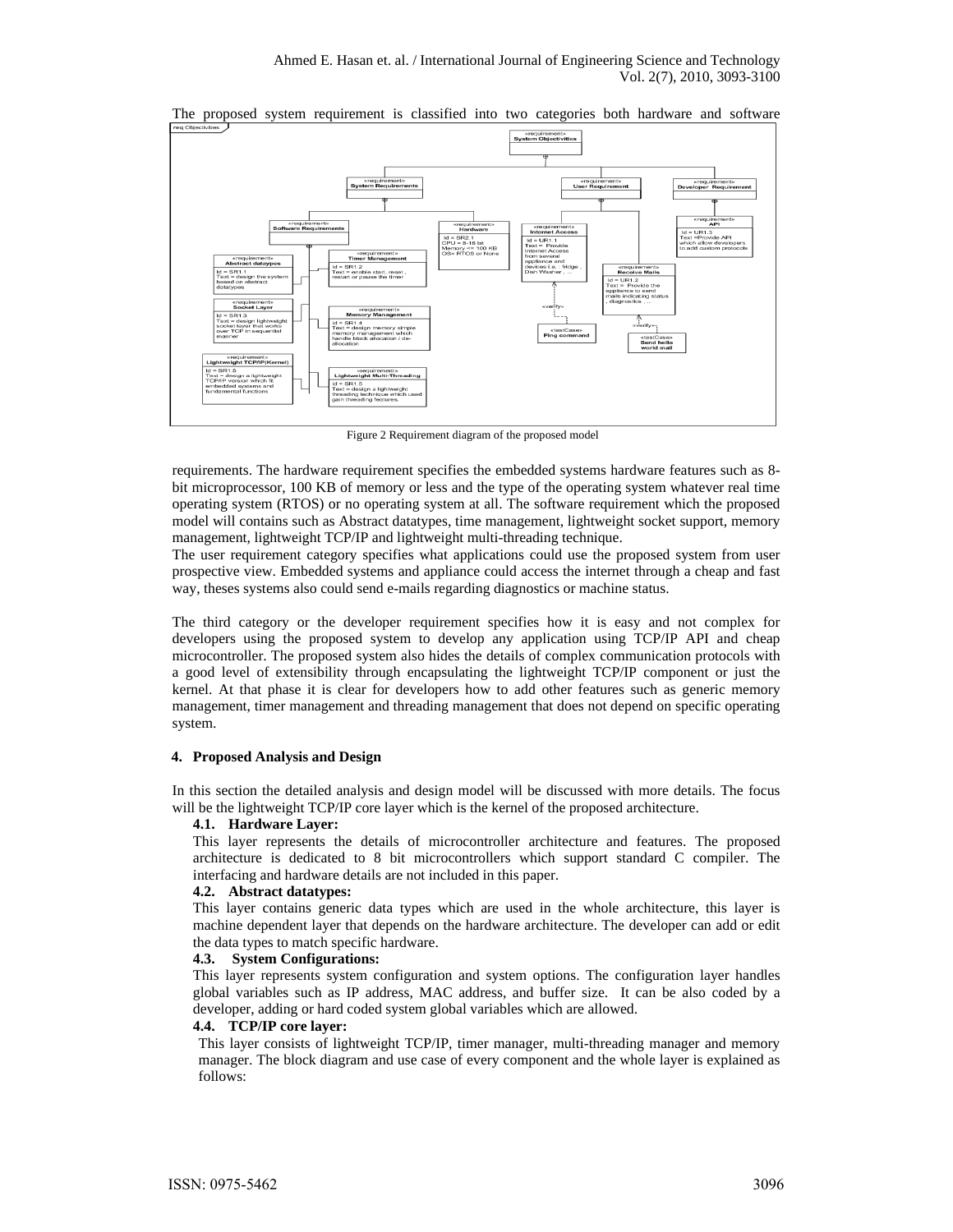*Lightweight TCP/IP(kernel) :* 

This layer is the most important layer in the proposed architecture and it also called the kernel layer. This layer encapsulate the core of TCP/IP, it includes both IP and TCP [20] protocols. The details of this layer are hidden from developer, which hides the complexity of the system inside the kernel layer. This layer is not editable by the user. Figure 4 illustrate the relation between the kernel layer and the other components such as datatypes, configuration and the architecture layers. Implementing any protocol process need that kernel as a root module to inherit the functionality of TCP/IP.

*Timer manager :* 

One critical point in any communication protocol process is time management, most protocol process depend on time for many cases such as connection time out, resend data and stop sending. Therefore time



TCP/IP

uc Timer manager

management component in TCP/IP is important. Calculating the intervals is determined by the hardware clock which is wrapped into "*clock.h*" module. The internal block diagram is shown in Figure 4.Time manager should provide basic operations such as set time interval restart the timer and reset the timer with the last configured interval value, these operating are shown in Figure 6 which represents the use case of Time manager module.



Figure 4 internal block diagram of Time manager<br>Figure 4 internal block diagram of Time manager

#### *Multi-threading manager :*

Time management use case **Set Timer Reset Timer Restart Timer** 



Multi-threading techniques are very useful methods used general development, embedded systems also need the same technique but with special requirements. Embedded systems requires more lightweight software that can be managed and executed in limited processing power such as 8-16 bit microcontroller. The proposed architecture represents a lightweight multi-threading technique which based on Protothread [4].

The proposed multi-threading technique is stack less thread which provides linear code execution for event driven systems. One advantage of these threads is there is no need to implement thread per stack as ordinary thread. In memory constrained systems, the overhead of allocating multiple stacks can consume large amounts of the available memory. The multi-threading use case diagram is shown in Figure 6, which illustrate the proposed functionality.

*Memory manager :*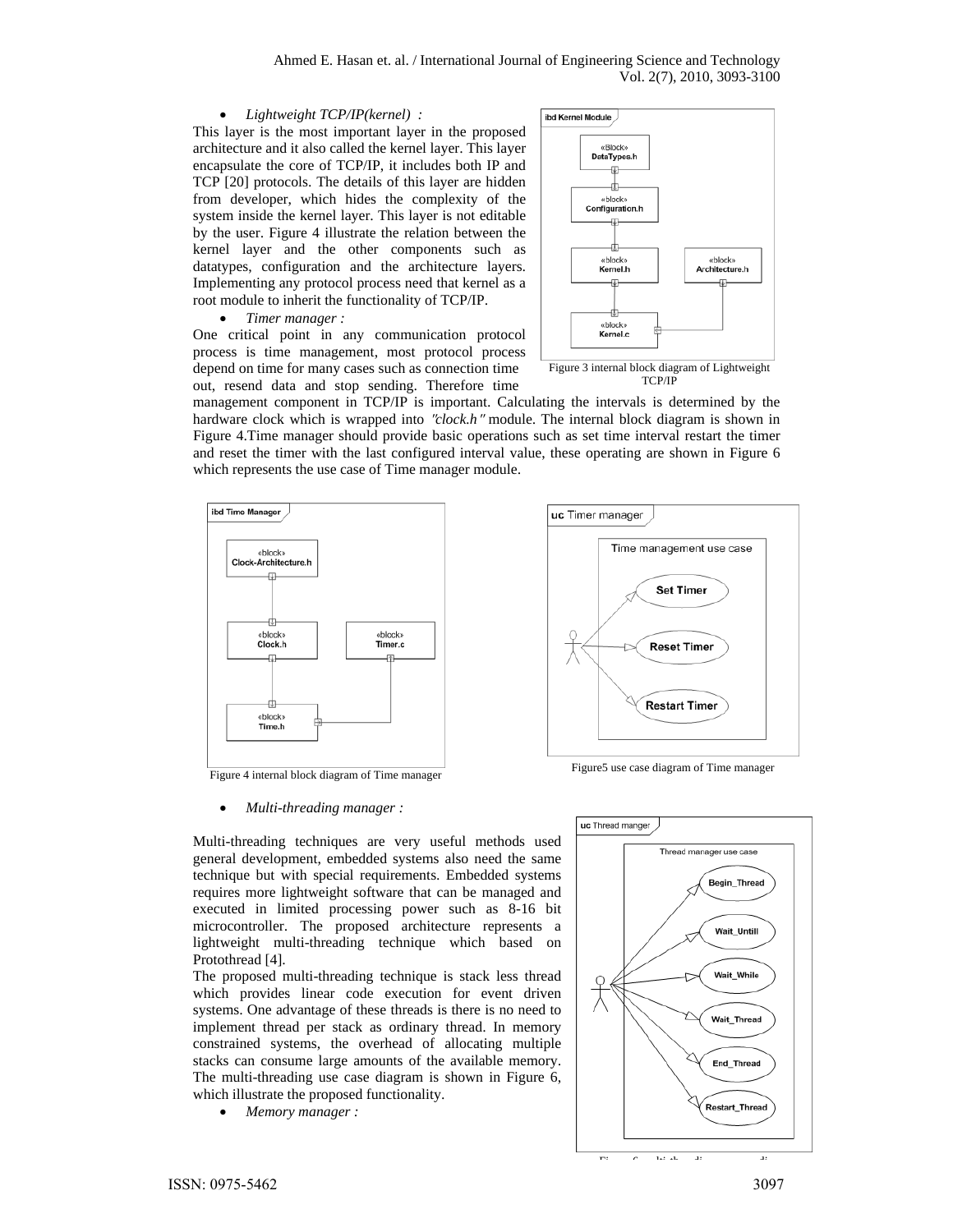Ahmed E. Hasan et. al. / International Journal of Engineering Science and Technology Vol. 2(7), 2010, 3093-3100

In embedded systems the most scary resource is memory. Figure 7 show the use case of memory manager functions and how to deal with memory block, the most important functions are: "*Init\_Block*" which represents the declaration of memory block to be handled, "*Block\_alloc*" which represents the allocation of memory that already declared and "*Block\_free*" which represents the memory de-allocation of declared block. The proposed behavior for the memory manager is to use single buffer for holding packets , when a packet is arrived the device driver place it in the global buffer and call the kernel modules. If the packet contains data, the kernel notifies the corresponding application. When the application receives a notify message it have to take one action from the following:

- Perform online processing on global buffer
- Copy the packet contents to secondary buffer and



Figure 7 memory management use case

perform the processing on it. Figure 8 shows the proposed activity diagram which illustrate

the workflow in memory manager .One other view is also important in memory management is the functionality of the proposed architecture which demonstrate what will the module do with memory blocks.

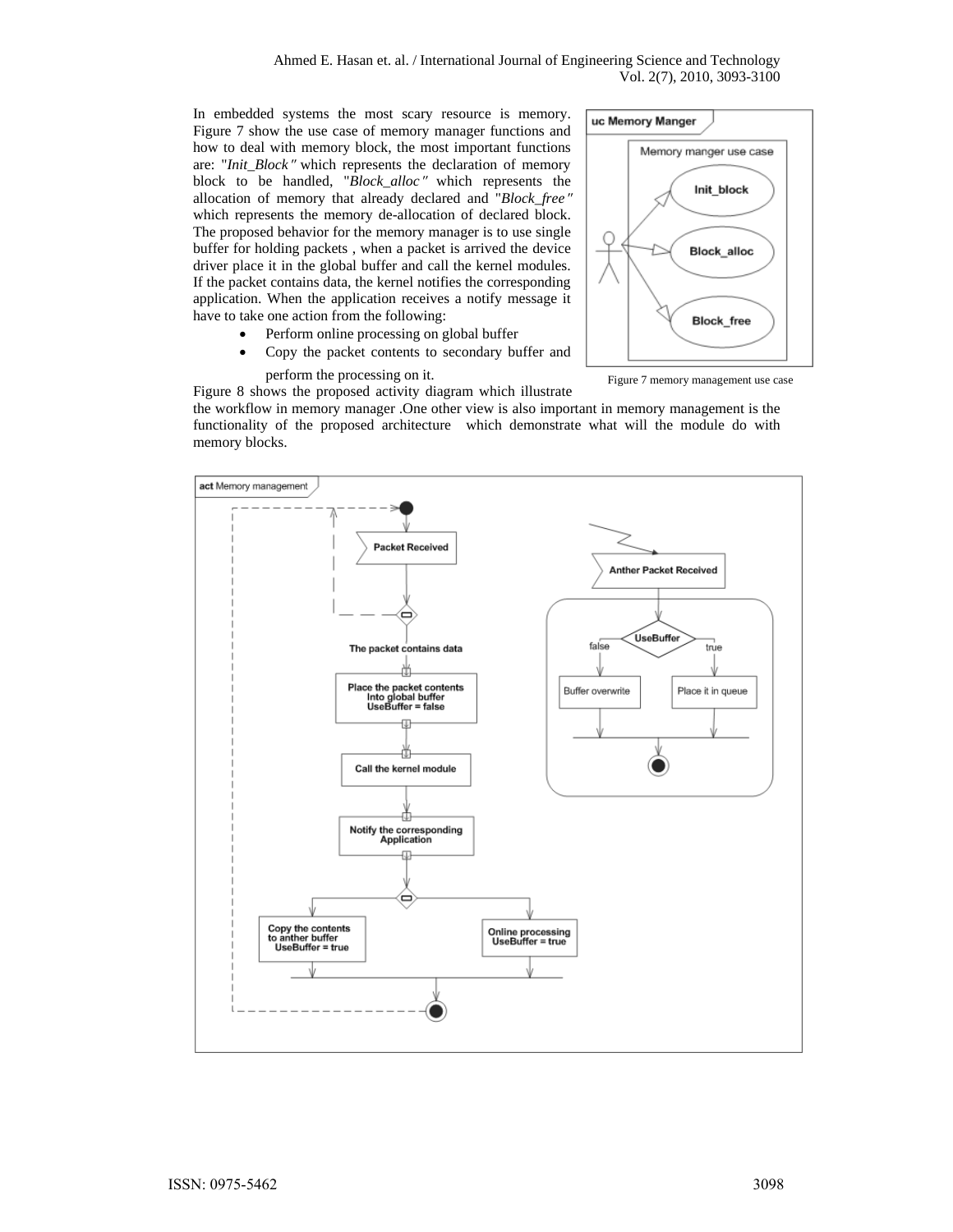#### Figure 8 memory management activity diagram

### **4.5. Socket manager:**

Socket [12] is an end point of a bidirectional communication link between hosts or between processes on the same host. Socket component is based heavily on the thread mechanism that make socket inherits the complexity of thread, the socket being by invoking "*Begin\_thread*" and terminated by "*End\_thread*". Figure 9 shows the internal block diagram of socket manager. Figure 10 shows the corresponding use case which illustrate the main functionality of socket management component.



Figure 9 internal block diagram of socket manager<br>Figure 10 socket management use case

#### **4.6. Protocol process:**

In this section a communication protocols is illustrated as example to describe how to model the protocol processes using that proposed model. The selected protocol is OSI protocol. It's used to show how the proposed model can represents a flexible and reusable model in field of embedded communication protocols

 *Address Resolution protocol (ARP) :*  Address resolution protocol [22] is a simple protocol process that map IP address to its corresponding physical (MAC) address. This process requires accessing the kernel component to handle IP address, MAC address and messaging technique. Figure 11 shows the internal block diagram of ARP based on the proposed architecture.

#### *Simple Mail Transfer Protocol (SMTP):*

Simple mail transfer protocol [21] is more advanced protocol than ARP that requires kernel component, socket component and system configuration component. Figure 12 shows the internal block diagram of SMTP.



Figure 11 ARP internal block diagram

#### **4.7. User Applications:**

User application layer define the developed application which based on the proposed architecture, this layer is not discussed in this paper.

#### **5-Conclusion:**

In this paper, a lightweight TCP/IP architecture is presented for embedded systems. The proposed<br>architecture consists of TCP/IP core, memory architecture consists of TCP/IP core, memory management, time management and multi-threading .It also offers new methodology and an API for embedded system which enable developers to add web features to



Figure 12 SMTP internal block diagram